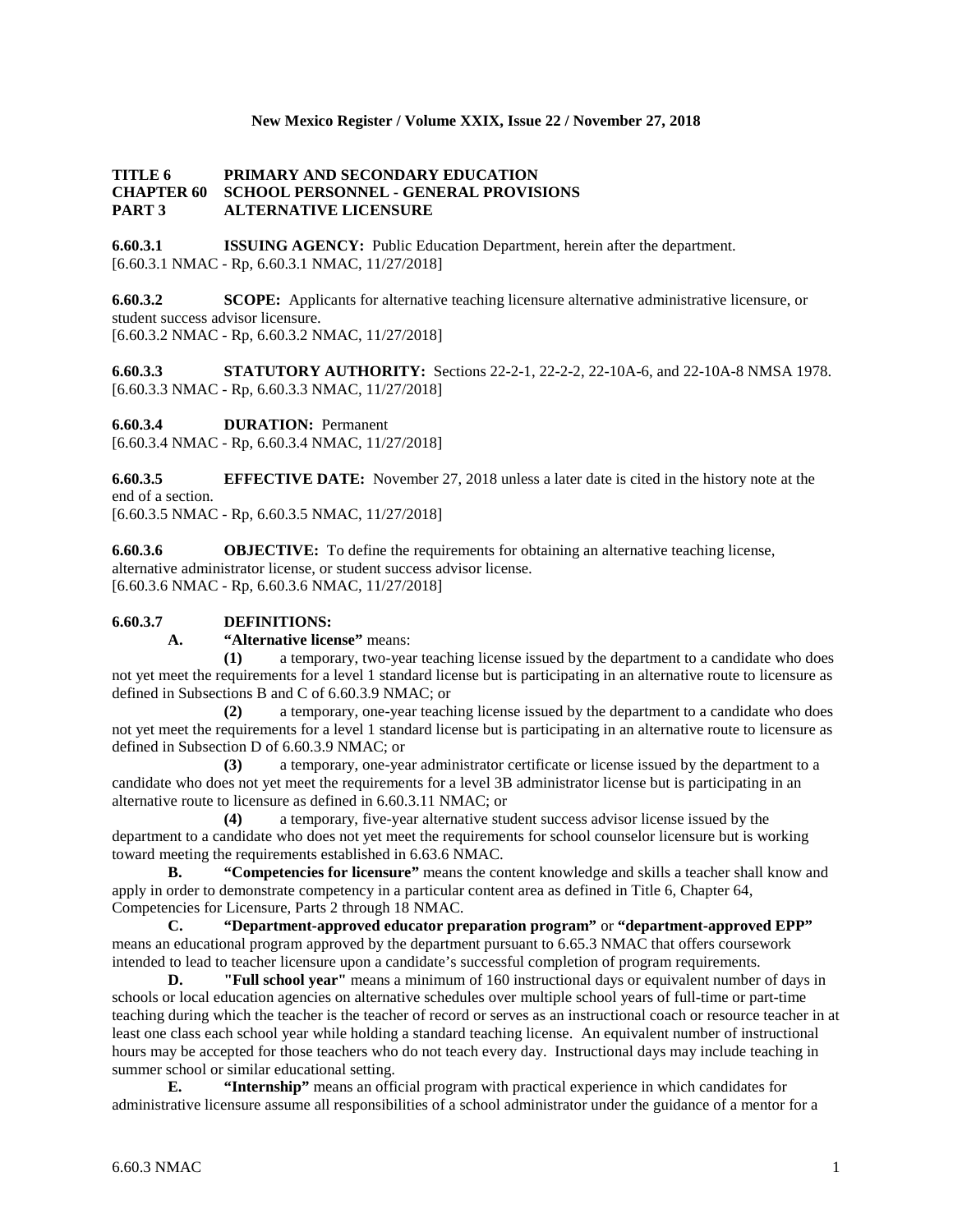minimum of 180 clock hours throughout one full school year, including those responsibilities that are unique to the beginning and end of the school year. Internships shall be served at a public school, private school, or state educational institution.

**F. "Local education agency"** or **"LEA"** means a school district or a state-chartered charter school.

**G. "Mental health services"** means the responsibilities of a school counselor as outlined in Subsection D and E of 6.63.6.9 NMAC.

**H. "New Mexico teacher assessments"** or **"NMTA"** means the tests required for individuals seeking initial New Mexico licensure.

**I. "NMTEACH"** means the department-approved educator effectiveness evaluation system defined in 6.69.8 NMAC that measures teacher performance using the five components:

- **(1)** improved student achievement;
- **(2)** classroom observation;
- **(3)** planning, preparation, and professionalism;
- **(4)** student or parent surveys; and
- **(5)** teacher attendance.

**J. "Standard teaching license"** means a certificate or license issued by the department at five and nine year intervals authorizing a person to teach, supervise an instructional program, counsel, provide special instructional services, or serve as an administrator in a New Mexico public school.

**K. "Teacher of record"** means the recipient of an alternative teaching license named in an employment contract with an LEA responsible for teaching students and managing a classroom the majority of the time. The teacher of record is responsible for lesson planning, assigning grades, meeting with parents, and completing all duties of a classroom teacher with a standard teaching license. [6.60.3.7 NMAC - Rp, 6.60.3.7 NMAC, 11/27/2018]

**6.60.3.8 PATHWAYS FOR ALTERNATIVE TEACHING LICENSURE:** Three pathways shall be available for candidates seeking to obtain an alternative teaching license in New Mexico.

**A. Alternative EPP pathway.** A two-year alternative teaching license may be granted to candidates who simultaneously complete face-to-face or online courses through a department-approved EPP while serving as a teacher of record for two years. Candidates who complete the EPP and meet coursework and testing requirements at the conclusion of the two-year alternative license period shall be eligible to transfer to a level 1 standard teaching license.

**B. Alternative NMTEACH pathway.** A two-year alternative teaching license may be granted to candidates who simultaneously complete required teaching of reading coursework and testing requirements while serving as a teacher of record. Candidates who complete coursework and testing requirements and who earn two consecutive ratings of effective or higher on NMTEACH at the completion of the two-year alternative license period shall be eligible to transfer to a level 1 standard teaching license.

**C. Alternative post-secondary experience pathway.** A one-year alternative license may be granted to candidates who have obtained a bachelor's and master's degree in a field outside education and who have taught at an accredited college or university for a minimum of five years. Candidates who serve as the teacher of record for one full school year who earn an effective or higher rating on NMTEACH and who satisfactorily demonstrate teaching competencies for the type and level of licensure being sought, as determined by the LEA, shall be eligible to transfer to a level 2 or level 3A standard teaching license. Candidates following the alternative post-secondary experience pathway shall not be required to complete testing requirements.

[6.60.3.8 NMAC - Rp, 6.60.3.8 NMAC, 11/27/2018]

# **6.60.3.9 REQUIREMENTS FOR ALTERNATIVE TEACHING LICENSURE:**

- **A. General requirements.** All applicants for alternative teaching licensure shall:
	- **(1)** be at least 18 years of age;

**(2)** hold either a bachelor of arts or science degree, master of arts or science degree, or doctorate degree from a regionally accredited college or university with a minimum grade point average of 2.75;

- **(3)** complete a background check in accordance with 6.60.8 NMAC; and
- **(4)** have no licensure requirements waived on an emergency or temporary basis, or for any

other reason; and

- **(5)** meet the application requirements for the license being sought.
- **B. Alternative EPP pathway.** Applicants following the alternative EPP pathway shall: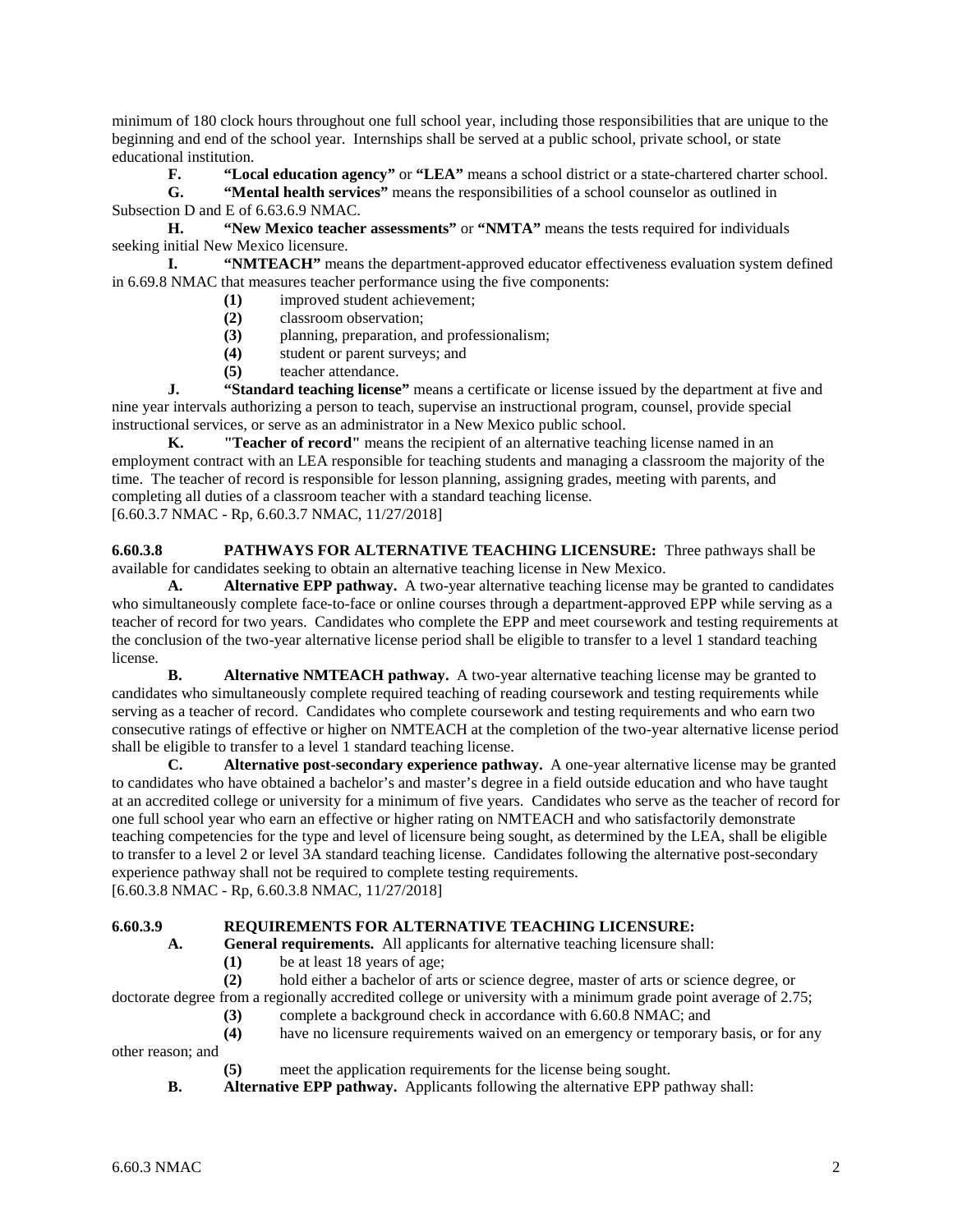**(1)** pass the required NMTA essential academic skills tests defined in 6.60.5 NMAC prior to receiving alternative licensure at any level;

**(2)** participate in a department-approved EPP with an alternative licensure program;

**(3)** serve as a teacher of record for two full school years; and

**(4)** complete no fewer than six semester hours including required hours of coursework in the teaching of reading aligned with the competencies for licensure for entry-level teachers for the type of license being sought.

**C. Alternative NMTEACH pathway.** Applicants following the alternative NMTEACH pathway shall:

**(1)** pass the required NMTA essential academic skills tests defined in 6.60.5 NMAC prior to receiving alternative licensure at any level;

**(2)** serve as a teacher of record for two full school years;

**(3)** receive two consecutive ratings of effective or higher on the NMTEACH summative

evaluation; and

**(4)** complete required coursework in the teaching of reading.

**(a)** Applicants seeking early childhood birth to pre-K, early childhood age three to age eight, elementary K-8, or special education pre K-12 licensure, shall complete six semester hours of coursework in the teaching of reading.

**(b)** Applicants seeking middle level 5-9, secondary 7-12, or specialty area pre K-12 licensure, shall complete three semester hours of coursework in the teaching of reading.

**D. Alternative post-secondary experience pathway.** Applicants following the post-secondary experience pathway shall:

**(1)** provide documentation of at least five full school years' experience teaching at an accredited college or university;

**(2)** complete at least one full school year as a teacher of record while holding an alternative

license; and

**(3)** complete required coursework in the teaching of reading.

**(a)** Applicants seeking early childhood birth to pre-K, early childhood age three to age eight, elementary K-8, or special education pre K-12 licensure, shall complete six semester hours of coursework in the teaching of reading.

**(b)** Applicants seeking middle level 5-9, secondary 7-12, or specialty area pre K-12 licensure, shall complete three semester hours of coursework in the teaching of reading. [6.60.3.9 NMAC - Rp, 6.60.3.9 NMAC, 11/27/2018]

# **6.60.3.10 APPLICATION FOR ALTERNATIVE TEACHING LICENSURE:**

**A. Alternative EPP pathway.** Applicants following the alternative EPP pathway who meet the criteria for alternative licensure as defined in 6.60.3 NMAC shall be issued a two-year alternative license and shall be permitted to serve as a teacher of record prior to completion of licensure requirements. The licensee shall complete coursework requirements within the two-year period and shall provide the department with documentation of coursework completion. Candidates with alternative licensure may be issued a one-year extension to allow additional time for completing coursework and testing requirements if they can demonstrate good standing with the LEA or EPP. Applicants for alternative licensure via the alternative EPP pathway shall provide:

**(1)** official sealed bachelor's degree transcript with at least 30 semester hours in the license subject area, a master's degree transcript with at least 12 graduate hours in the license subject area, or a doctoral degree in the license subject area;

**(2)** a letter of acceptance into a department-approved EPP; and

**(3)** proof of passage of required NMTA essential academic skills tests.

**B. Alternative NMTEACH pathway.** Applicants following the alternative NMTEACH pathway who meet the criteria for alternative licensure as defined in 6.60.3 NMAC shall be issued a two-year alternative license and shall be permitted to serve as a teacher of record prior to completion of licensure requirements. The licensee shall complete coursework requirements within the two-year period and shall provide the department with documentation of coursework completion. Candidates with alternative licensure following the NMTEACH pathway who are not successful in demonstrating competency by way of NMTEACH summative evaluations shall not have their alternative license extended or renewed. Applicants for alternative licensure via the alternative NMTEACH pathway shall provide: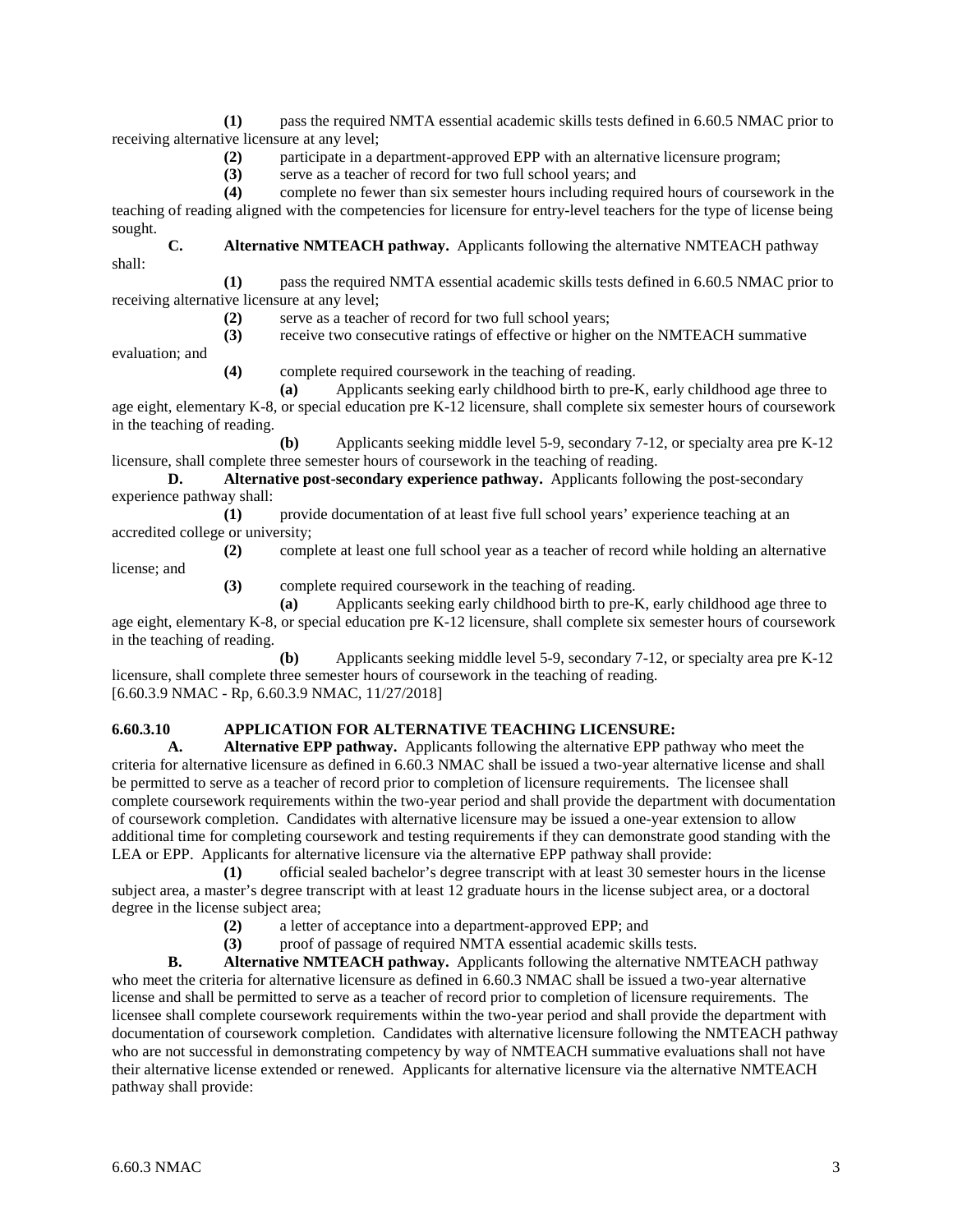**(1)** official sealed transcript for a bachelor's degree transcript with at least 30 semester hours in the license subject area, a master's degree transcript with at least 12 graduate hours in the license subject area, or a doctoral degree in the license subject area;

**(2)** proof of registration to complete required coursework in the teaching of reading;

(3) proof of passage of required NMTA essential academic skills tests;<br>(4) a letter of support from the LEA requesting that the applicant follow

**(4)** a letter of support from the LEA requesting that the applicant follow the alternative NMTEACH pathway; and

**(5)** a letter of interest from the applicant requesting to follow the alternative NMTEACH pathway.

**C. Alternative post-secondary experience pathway.** Applicants following the alternative postsecondary experience pathway who meet the criteria for alternative licensure as defined in 6.60.3 NMAC shall be issued a one-year alternative license and shall be permitted to serve as a teacher of record prior to completion of licensure requirements. Applicants shall provide:

**(1)** proof of registration to complete required coursework in the teaching of reading; and

**(2)** verification of five-years' teaching experience at an accredited college or university. [6.60.3.10 NMAC - Rp, 6.60.3.11 NMAC, 11/27/2018]

# **6.60.3.11 REQUIREMENTS FOR ALTERNATIVE ADMINISTRATOR LICENSURE:**

**A.** A one-year alternative license in educational administration may be issued to any candidate who: **(1)** holds a level 2 or level 3 teaching license; and

**(2)** has at least six full school years of experience in administration at an accredited college or university. Administrators shall be in a position of supervision which shall include:

- **(a)** dean;
- **(b)** president; and
- **(c)** vice president.

**B.** Alternatively licensed educational administrators shall complete and internship of at least 180 hours. Upon completion of the internship, the candidate shall be issued a level 3B administrator license so long as they have met the administrator licensure competencies and indicators outlined in 6.62.2.10 NMAC, as verified to the department by the candidate's employer.

[6.60.3.11 NMAC - Rp, 6.60.3.11 NMAC, 11/27/2018]

# **6.60.3.12 REQUIREMENTS FOR ALTERNATIVE STUDENT SUCCESS ADVISOR LICENSURE:**

**A.** Applicants for an alternative student success advisor license shall:

- (1) be at least 18 years of age;<br>(2) hold either a bachelor of ar
- **(2)** hold either a bachelor of arts or science degree from a regionally accredited college or

university; and

**(3)** complete a background check in accordance with 6.60.8 NMAC.

**B.** Applicants who meet the criteria established in Subsection A of 6.60.3.13 NMAC shall be issued a five-year alternative license to serve as a student success advisor. Student success advisors shall:

**(1)** work with students in grades seven through 12; and

**(2)** sign an ethical statement, prescribed by the department, stating that the licensee shall not provide mental health services while employed as a student success advisor.

**C.** Alternative student success advisor licenses shall be non-renewable. Student success advisors shall complete the requirements to earn a school counselor license defined in 6.63.6 NMAC within the five-year term of their alternative license to maintain employment in the role of a student advisor or to transition into the role of school counselor.

**D.** Responsibilities of the student success advisor may include any of the following:

**(1)** maintaining accurate and complete records and reports as required by federal and state law and regulation, department guidance, and district and charter school policies;

- **(2)** analyzing transcripts;
- **(3)** guiding student and parent decision making regarding courses and graduation pathways;

**(4)** supporting students with the college application and admission process, including

preparation for college admissions tests;

**(5)** developing master schedules;

**(6)** arranging for dual or concurrent enrollment, career technical education, and advanced placement course offerings;